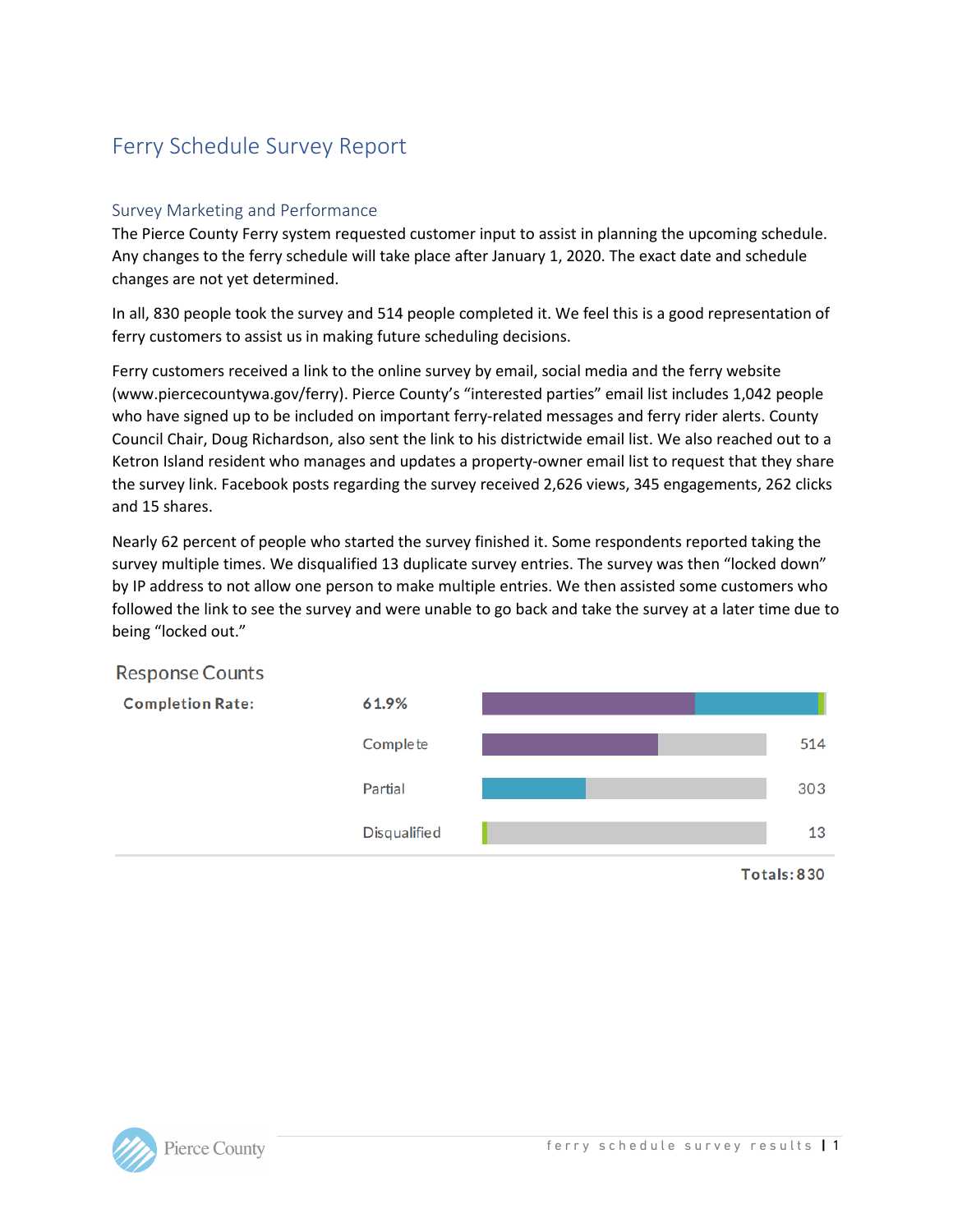#### Survey Responses

Responses to the open-ended questions were broad. Typically, a few themes could be seen from the responses. The themes are summarized below.

1. Briefly, what is most important to you in a Pierce County Ferry schedule?

Themes of responses: being reliable and on time, offering frequent service that adequately covers peak times, reducing long gaps between runs, and support and opposition for ferry service to Ketron Island.

2. In regard to the schedule, what is most important? (Rank 1 for most important and 3 for least important)

| <b>Item</b>                                              | Overall<br>Rank | <b>Rank Distribution Score</b>           |       | No. of<br><b>Rankings</b> |
|----------------------------------------------------------|-----------------|------------------------------------------|-------|---------------------------|
| More frequent runs during peak times of<br>the day       | -1              |                                          | 1,663 | 664                       |
| Ferry departures are evenly spaced<br>throughout the day | 2               |                                          | 1,462 | 657                       |
| Schedule that is easy to read and<br>understand          | 3               |                                          | 839   | 656                       |
|                                                          |                 | <b>Highest</b><br>Lowest<br>Rank<br>Rank |       |                           |

3. What would increase your likelihood of using walk-on ferry service?

Themes of responses: nothing will encourage their use of walk-on service, availability of car and parking in Steilacoom, improved transit options and ferry-transit timing, and cheaper pricing may encourage some to walk on. A small number of respondents already use walk-on service.

4. Is it more important that the ferry runs on scheduled times or that it leaves with a full load?

| Value                              | Percent | Responses |
|------------------------------------|---------|-----------|
| Ferry runs on scheduled departures | 76.2%   | 490       |
| Ferry leaves with full load        | 23.8%   | 153       |

Totals: 643

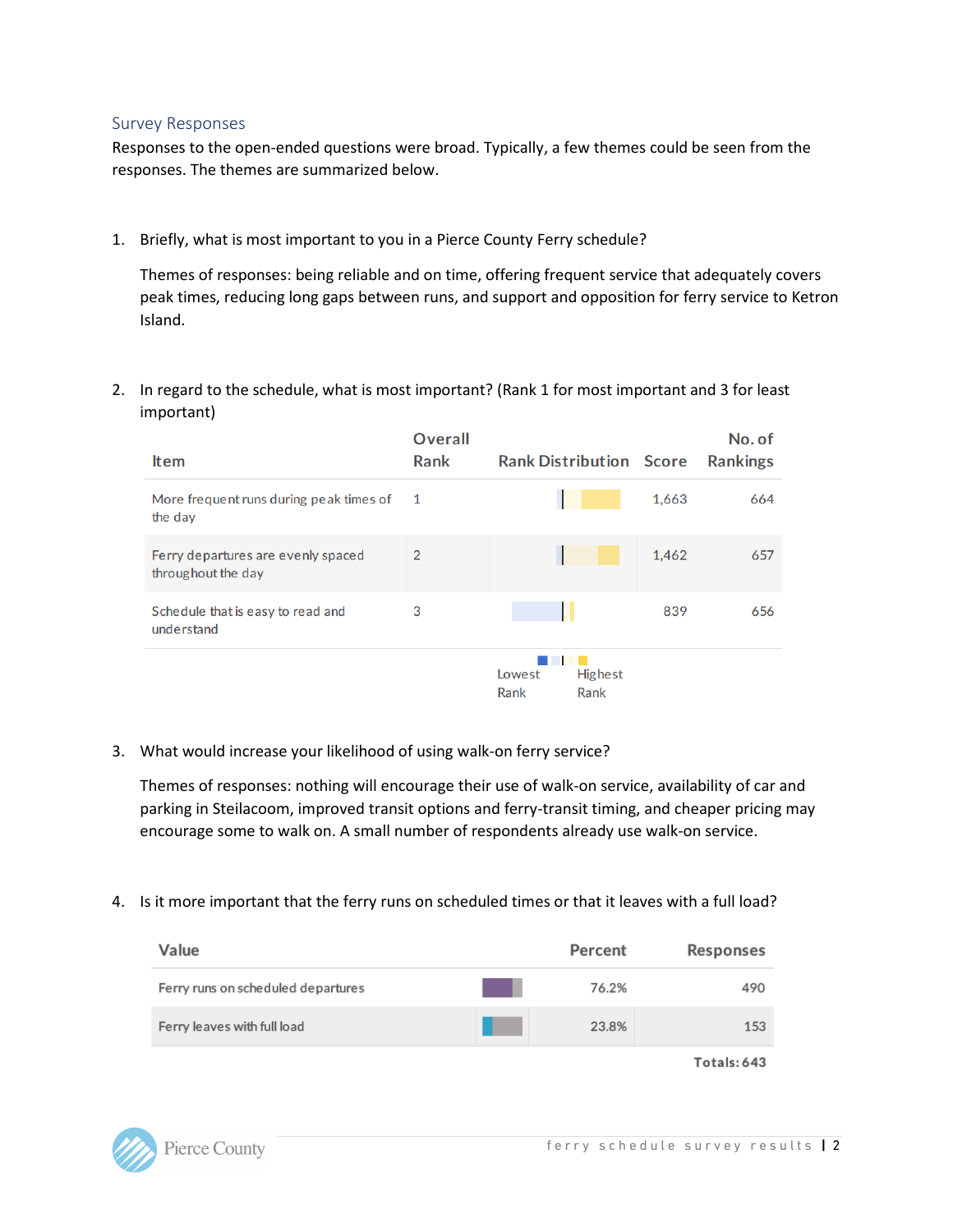5. Which is most important to you, schedule that varies to meet anticipated demand or consistent and easy to understand schedule?

| <b>Value</b>                                    | <b>Percent</b> | <b>Responses</b> |
|-------------------------------------------------|----------------|------------------|
| Consistent and easy to understand schedule      | 40.1%          | 258              |
| Schedule that varies to meet anticipated demand | 59.9%          | 385              |
|                                                 |                | Totals: 643      |

6. If it requires a ferry rate increase, should two-boat (more frequent) service be offered Fridays, Saturdays and Sundays during the busy summer months?

| <b>Value</b>  | <b>Percent</b> | <b>Responses</b> |
|---------------|----------------|------------------|
| Yes           | 68.4%          | 440              |
| No            | 16.5%          | 106              |
| <b>Unsure</b> | 15.1%          | 97               |
|               |                | Totals: 643      |

7. If it requires a ferry rate increase, should we extend the summer two-boat schedule from Friday of Memorial Day weekend through Monday of Labor Day weekend? The current schedule offers twoboat service Memorial day weekend, one-boat service in June, and two-boat service from approximately the Fourth of July through the Monday of Labor Day weekend.

| <b>Value</b>  | <b>Percent</b> | <b>Responses</b> |
|---------------|----------------|------------------|
| Yes           | 65.3%          | 420              |
| <b>No</b>     | 20.4%          | 131              |
| <b>Unsure</b> | 14.3%          | 92               |
|               |                | Totals: 643      |

8. What benefits do you see with proposed schedule option A?

Themes of responses: like the addition of midday run, like the 10:20 p.m. run from Steilacoom, ease of reading and understanding, support and opposition for Ketron Island runs, and many stated there were no benefits to schedule option A.

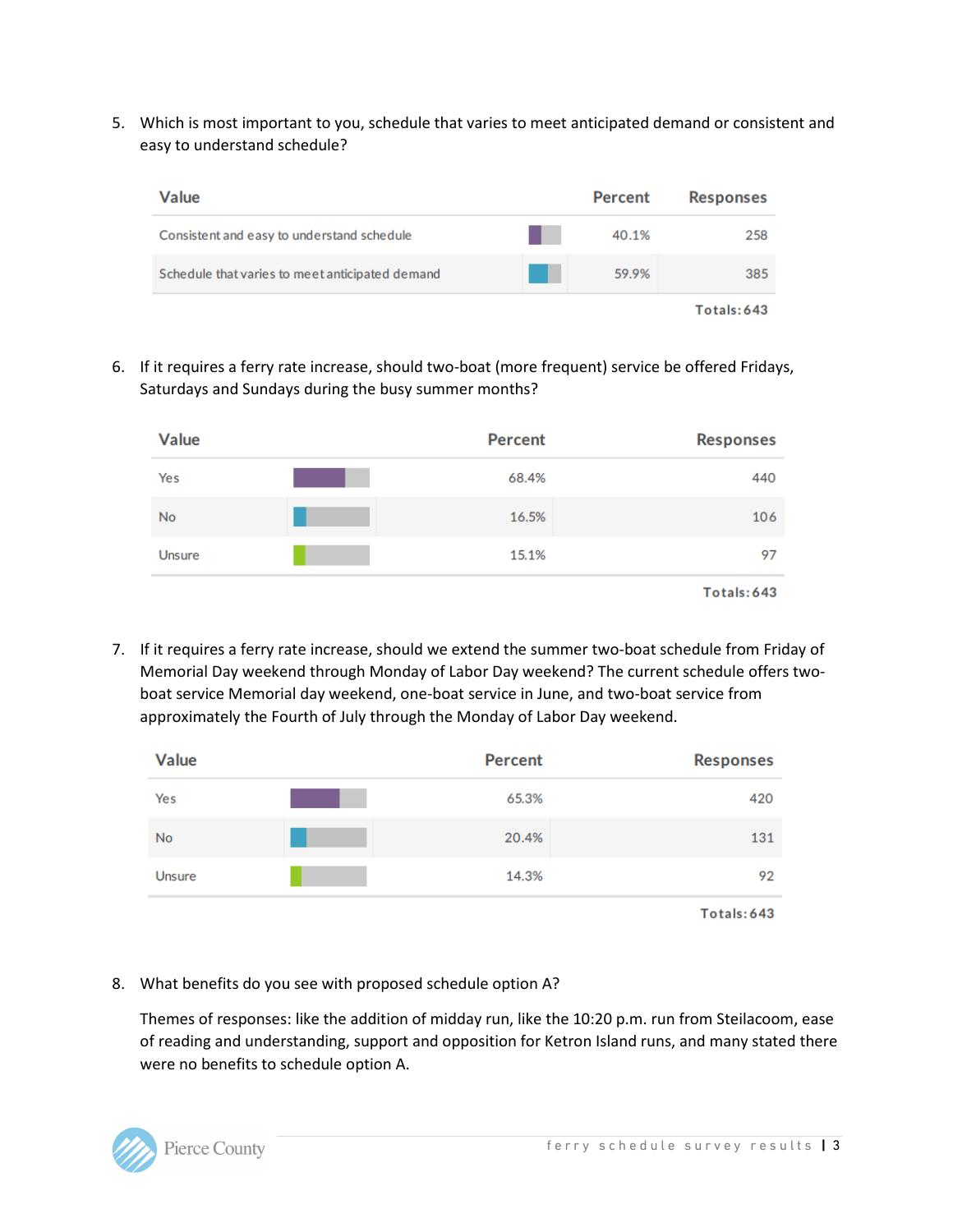9. What issues do you see with schedule option A?

Themes of responses: the 10:20 p.m. weekday run, midday gap, confusing and hard to remember, doesn't match well with public transit times, many suggested deleting early morning (4:45 a.m.) weekend runs, many were unsure or didn't have any input. There was support and opposition to Ketron Island runs.

10. What benefits do you see with proposed schedule option B?

Themes of responses: many comments comparing option A with option B, they like that option B adds a run between 10 a.m. and noon, like the 10:20 p.m. run, ease of reading, commuting responses were split between good and bad, many do not like that Ketron Island has reduced service.

11. What issues do you see with schedule option B?

Themes of responses: negative reaction to available runs for commuters, hard to understand schedule and remember it, many stated option B is same as option A, issues with getting children to/from school, long midday gap, and many stated "none" for input.

12. Please rank these schedules (with 1 as most preferred and 3 as least preferred)

| <b>Item</b>              | <b>Overall Rank</b> | <b>Rank Distribution</b>           | Score | <b>No. of Rankings</b> |
|--------------------------|---------------------|------------------------------------|-------|------------------------|
| <b>Existing schedule</b> | 1                   |                                    | 1,155 | 538                    |
| Schedule option A 2      |                     |                                    | 1,096 | 535                    |
| Schedule option B 3      |                     |                                    | 967   | 535                    |
|                          |                     | Lowest Rank<br><b>Highest Rank</b> |       |                        |

13. Which do you prefer: change schedule to offer dedicated runs to Ketron Island that would result in losing those runs to Anderson Island or continue with existing practice of reserving space for Ketron Island riders on a run that reduces capacity for some Anderson Island riders?

| <b>Value</b>                                                                                                                                   |       | Percent Responses |
|------------------------------------------------------------------------------------------------------------------------------------------------|-------|-------------------|
| Change schedule to offer dedicated runs to Ketron Island that would<br>result in losing those runs to Anderson Island.                         | 15.7% | 83                |
| Continue with existing practice of reserving space for Ketron Island<br>riders on a run that reduces capacity for some Anderson Island riders. | 84.3% | 444               |
|                                                                                                                                                |       | Totals: 527       |